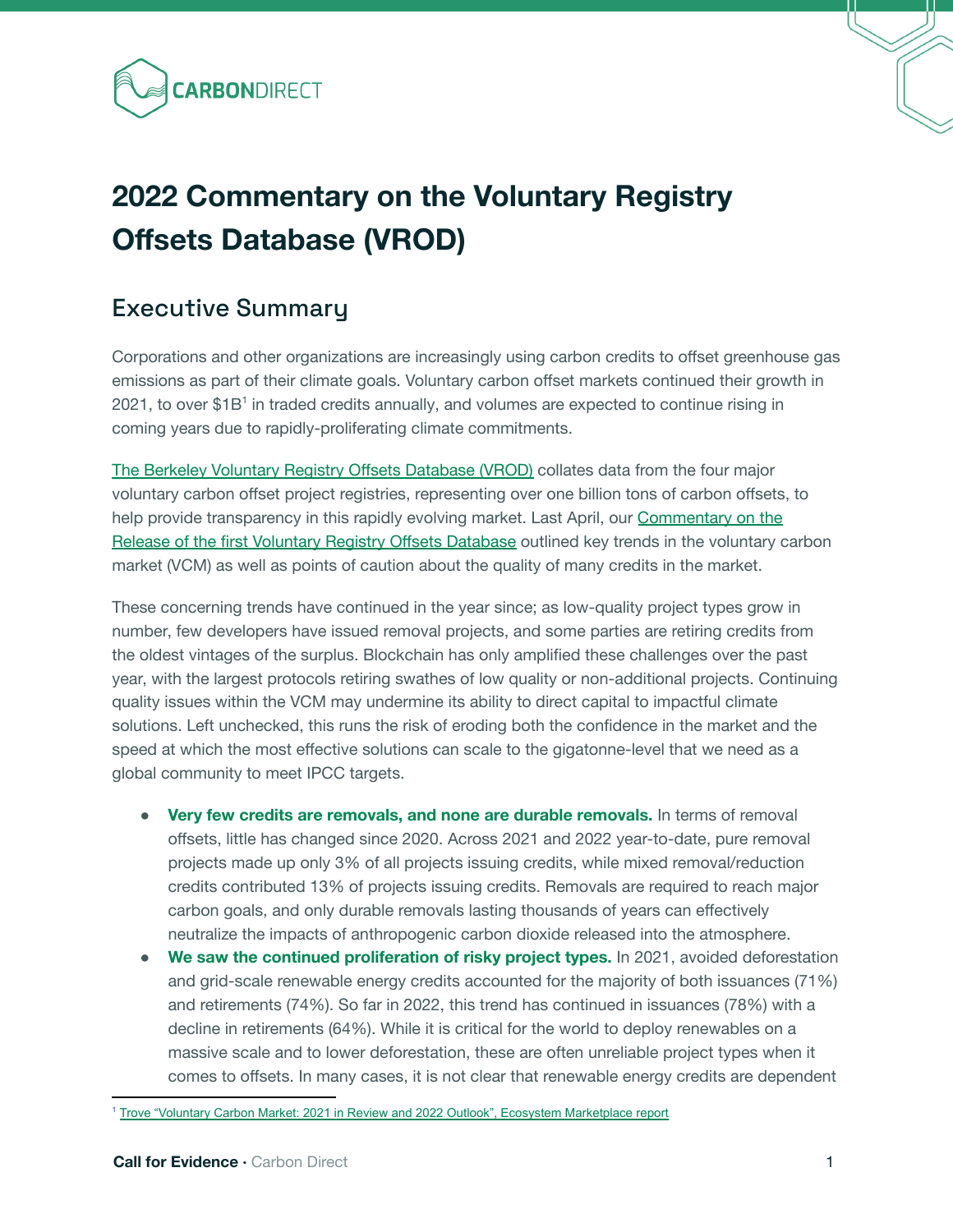on carbon finance to move forward, putting them at high risk of non-additionality. Risk is also high for avoided deforestation credits, which have to construct ambiguous counterfactuals about how much deforestation would have occurred without carbon finance (and often underestimate the amount of deforestation that occurs elsewhere as a result).

- **Buyers are purchasing older credits.** The average age of retired credits increased to 6.1 yrs in 2021 as compared to 4.7 yrs in 2019 and 5.3 years in 2020. In 2022 so far, this number has risen to an average of 7.3 years. Retirement of old credits, including avoided deforestation projects older than ten years and renewable energy projects as old as fifteen years, drove this increase. Older projects often come from less mature protocols, have weaker additionality claims, and drive less immediate climate impact.
- **Issuances outpaced retirements.** In 2021 suppliers issued nearly 300 Mt of carbon offsets, while retirers retired 161 M. This signal indicates that supply is growing faster than demand, but is complicated somewhat by nonretirement purchasing. We find that some buyers purchase credits for future use or reselling rather than for immediate retirement; as of April 2022, about half of 2020 purchases on the VCS remained unretired.
- **Blockchain-based applications are increasing low-quality risk.** Blockchain-related activity boomed in the past year. For example, the Toucan Protocol allows users to retire Verra credits and moves these credits onto blockchains. This new retirement type has driven significant retirement volume (representing ~40% of all retirements in Q4). Blockchain retirements in Toucan have been older credits (mean retirement vintage of 2012) and composed primarily of renewable energy and forestry (~78%) and include some instances of mass retirements of industrial manufacturing credits (including significant tonnage from a version of the HFC-23 protocol found to create perverse incentives). Rather than sourcing high quality credits, blockchain buyers have been retiring credit categories at most risk of being low quality.

These findings underscore challenges to a pressing demand. According to the IPCC, global emissions need to peak in the next several years and reduce roughly 43% by 2030 on a path to reach net neutrality by mid-century in order to keep global temperatures below 1.5C above pre-industrial levels. Importantly, and in contrast with the prior 2014 report by the same IPCC group, CO2 removal was declared essential to achieve these goals and for the first time recognized as a necessary complement to other climate mitigation actions.<sup>23</sup>

The continued and expanded use of poor quality offset credits is causing the offset market to undermine these goals instead of being a powerful generator of finances towards achieving them. In 2022 and beyond, actors on the voluntary offset market must take actions to develop, issue, and retire high-quality carbon offsets and with renewed focus on shifting to durable removals. Given the growing urgency for effective carbon removal solutions, carbon offset projects on the voluntary market must shift towards high quality categories of projects, specifically removals with long-lived storage. Blockchain pioneers driving carbon offset demand must also be diligent in the quality of

<sup>&</sup>lt;sup>2</sup> Friedmann et al., 2022, On the IPCC AR6 WGIII Report: Why Carbon Removal is an [Essential](https://carbon-direct.com/2022/04/ipcc-why-carbon-removal-is-an-essential-part-of-meeting-climate-goals/) Part of Meeting Climate Goals, Carbon Direct Perspective.

<sup>&</sup>lt;sup>3</sup> IPCC Mitigation Pathways Compatible with 1.5C in the context of Sustainable [Development](https://www.ipcc.ch/site/assets/uploads/sites/2/2019/02/SR15_Chapter2_Low_Res.pdf)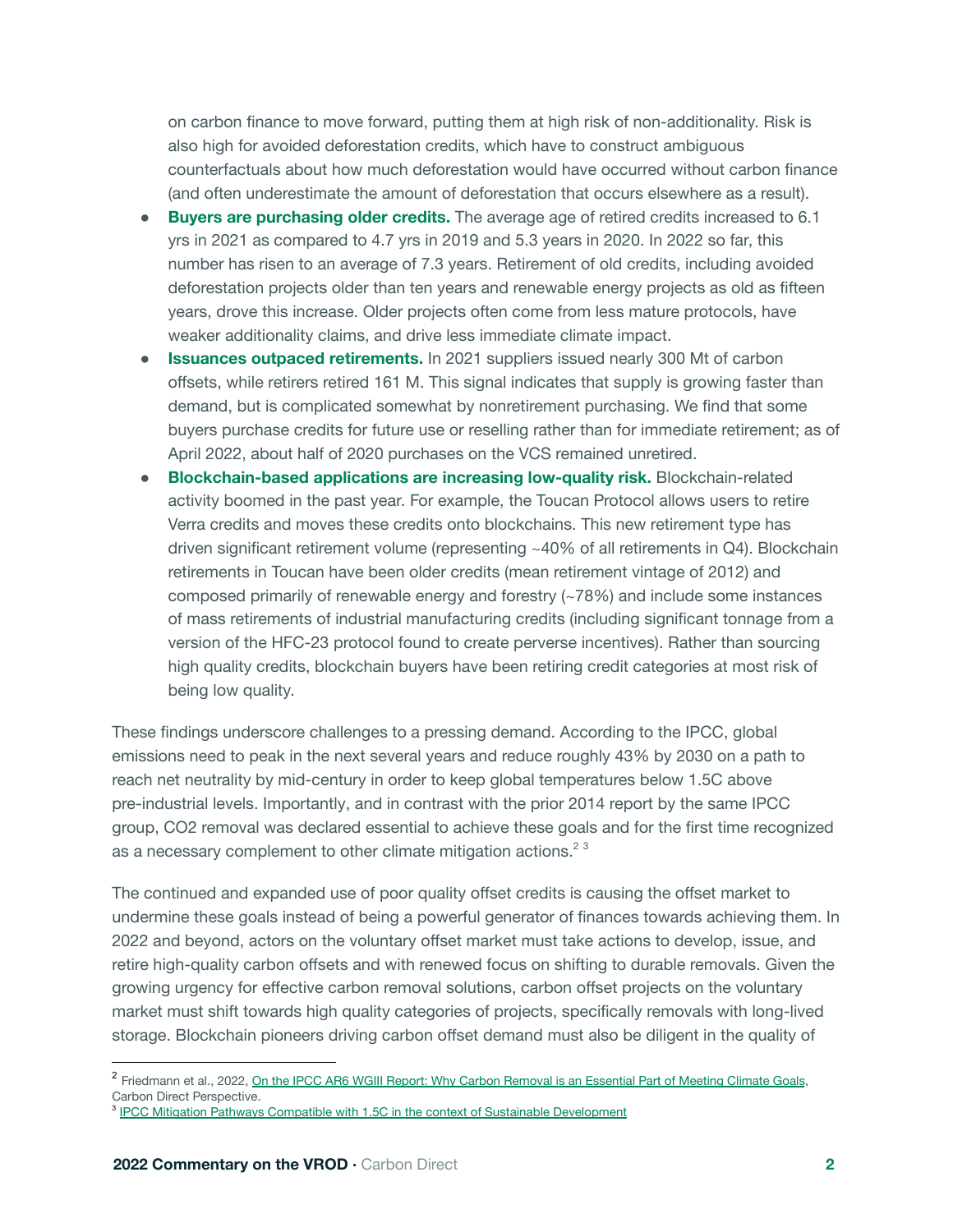offsets used in commingled pools. In 2022 and beyond, voluntary offset market buyers, suppliers, and regulators must take actions to develop, issue, and retire high-quality carbon offsets to start reversing the trends we see in the market today of diminishing quality.

# Database Orientation

The Berkeley Voluntary Registry Offsets Database (VROD) contains issuance and retirement data on the four major voluntary offset registries (Gold Standard (GS), Verified Carbon Standard (VCS), American Carbon Registry (ACR), and Climate Action Reserve (CAR)). The VROD also identifies active and planned California Air Resources Board (ARB) compliance offset projects. Importantly, the database excludes projects from the Clean Development Mechanism (which includes over 2 bn issuances and 4.5M cancellations, dwarfing the four included registries in issuances) and a longer tail of more nascent registries and protocols (Plan Vivo, puro, etc.)

VCS differs from other registries by allowing developers to issue partial credits per verified vintage. The Berkeley VROD makes VCS issuance comparable to other registries by reporting the total vintage quantity if any credits are issued for a successfully verified vintage. Except where noted, we use this value when referring to "issuances'' across all registries.

In our analysis, we have taken advantage of the VROD's categorization of both California ARB and VCS issuance data. Where noted, we excluded California ARB eligible projects to focus on protocols used exclusively for voluntary commitments. ARB projects retired just over 60m tons in 2020 and 2017, the final year of each three-year compliance period.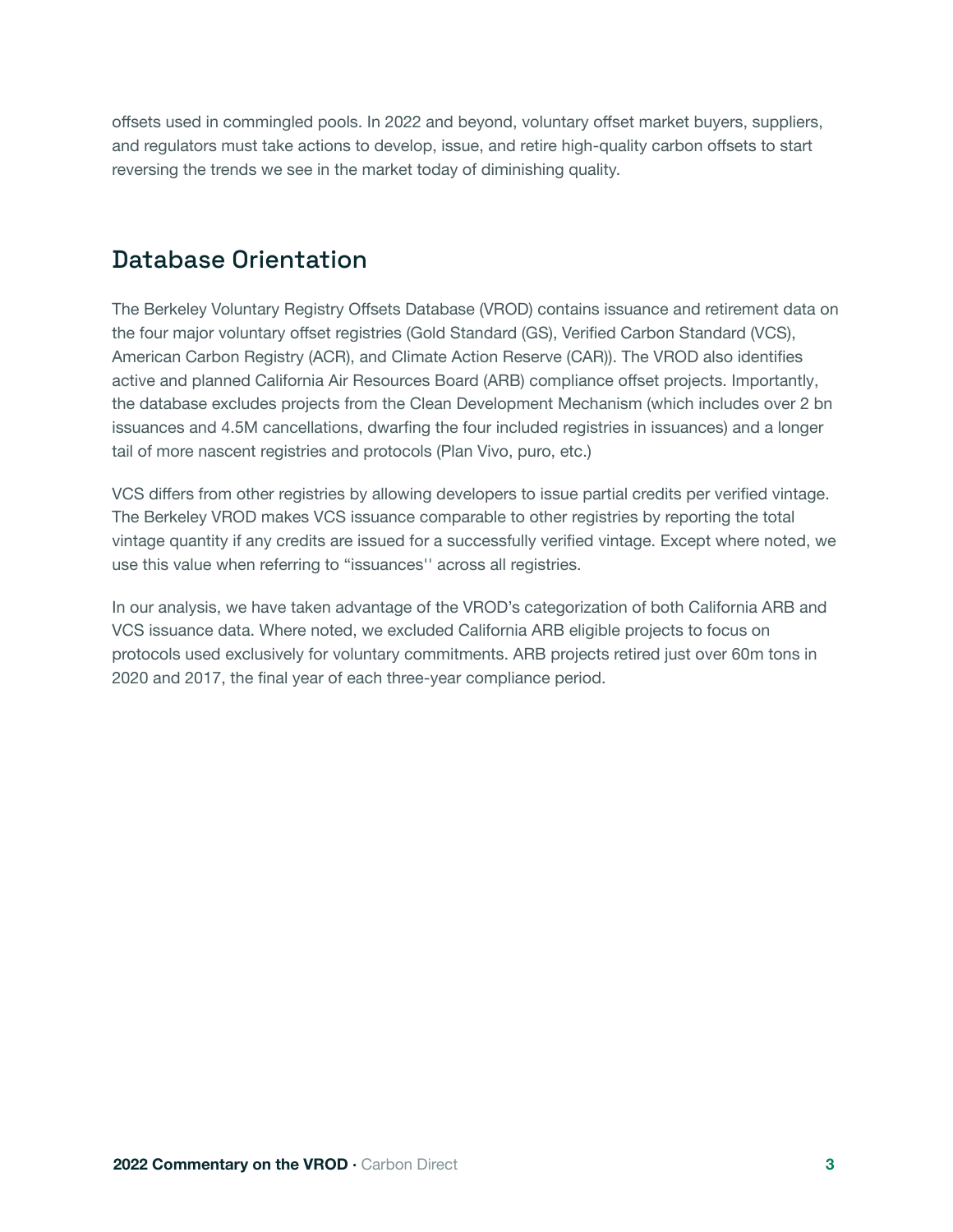# 1 - Developments in previously identified trends

#### **Removal credits have not entered the market**

As of April 2021, most carbon offset projects generated credits through emission reductions (e.g., renewable energy deployment) as opposed to through the removal of carbon from the atmosphere (e.g., direct air capture or reforestation). In all pathways to 1.5°C, the IPCC deems carbon removal projects necessary, sizing the need to between 100-1,000 Gt CO2 in the 21st century<sup>4</sup>; certain emission categories are expensive and difficult to abate, so net negative removal options are required to achieve net-zero<sup>5</sup>.

The prevalence of reduction projects did not substantially change in 2021 and 2022 year-to-date, constituting over 80% of all projects issuing credits.



Figure 1: 2021 and Q1 2022 carbon offsetting project types, # of projects<sup>6</sup>

Furthermore, no projects issuing credits in 2021 and 2022 year-to-date offered removal credits with a low risk of reversal<sup>7</sup>, which would include projects that have permanent geological sequestration. In last year's commentary covering 2020, we saw six projects issuing credits with lower-risk storage - all enhanced oil recovery projects, which are reduction projects with their own lifecycle accounting issues and a close association with production of fossil fuels. In the assessment of the health of the

<sup>5</sup> Oxford [Principles](https://www.smithschool.ox.ac.uk/publications/reports/Oxford-Offsetting-Principles-2020.pdf) for net-zero aligned offsetting

<sup>6</sup> Removals include only Afforestation/ Reforestation projects. Mixed includes Improved forest management, Wetland restoration, sustainable agriculture, compost addition to rangeland, REDD+, sustainable grassland management. Avoided/ reduced covers all else. Avoidance/reduction projects with higher-risk storage included avoided forest and grassland conversions.

<sup>&</sup>lt;sup>4</sup> IPCC, 2022: Mitigation Pathways Compatible with 1.5°C in the Context of Sustainable [Development](https://www.ipcc.ch/site/assets/uploads/sites/2/2019/02/SR15_Chapter2_Low_Res.pdf), Working Group III, Sixth Assessment Report.

 $7$  We define low risk of reversal as geological storage expected to endure on the scale of thousands of years.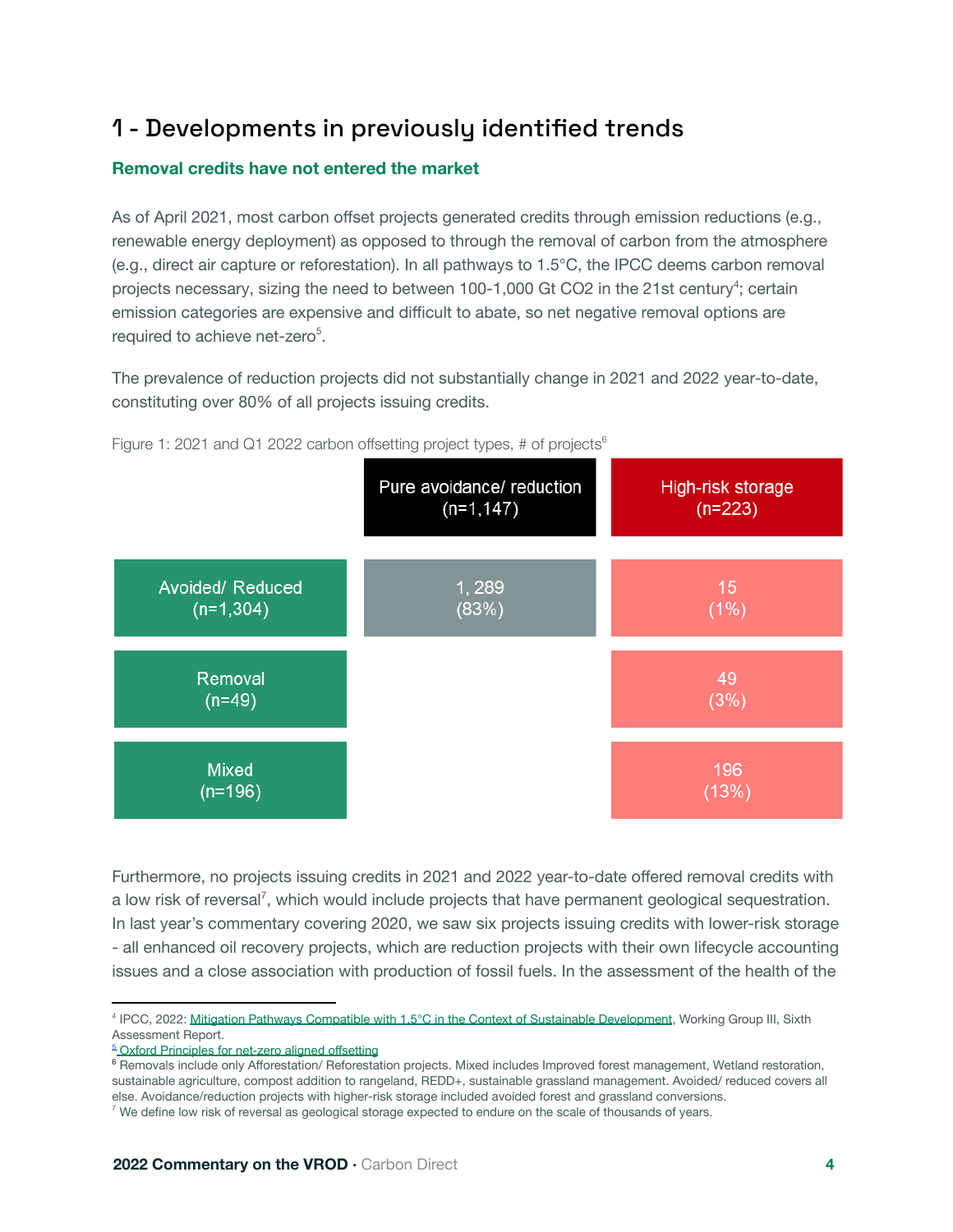VCM, it is critical to consider one of the key criteria outlined above (durability) and any associated risk of reversal.

We do see removal credits with durable storage in other places in the market; carbon removal options are growing but not yet showing up on the major registries. Some have tracked public purchases of long-lasting, removal options<sup>8</sup>. Many of our clients choose direct procurement of non-registered credits when dealing with nascent technologies like direct air capture. Furthermore, new registries have begun to develop platforms for certifying other emerging technologies like biochar or soil sequestration. **As we approach 2030 and 2050, we must see more suppliers offer removals projects. Offset retirers must also adjust to match long-term climate requirements and preferentially purchase and retire removals.**

#### **The two project categories (REDD+ and RE) with the largest issuances and retirements in 2021 have documented risks**

Last year, our report found that 74% of all 2020 offset credits<sup>9</sup> were either forestry or renewable energy (RE) credits. In this analysis, we narrowed the scope to consider REDD+ and grid-connected RE, the most prevalent classes within forestry and RE. In 2021, we found that REDD+ and grid-connected RE made up the majority (71%) of all issuances. Similarly, REDD+ and grid-connected RE made up 74% of all 2021 retirements. Through 2022 year-to-date, we see these project categories at 77% of issuances and a decline in retirements with these project categories at 62% of retirements.



Figure 2: All issuances by credit type, Mt<sup>10</sup>

#### 8 List of known CDR [purchases](https://docs.google.com/spreadsheets/d/1BH_B_Df_7e2l6AH8_8a0aK70nlAJXfCTwfyCgxkL5C8/edit#gid=0)

 $^9$  Issued through December 8, 2020.

<sup>&</sup>lt;sup>10</sup> ARB credits excluded from analysis. ARB credits are largely (>80%) IFM and contributed to large retirement events in 2017 and 2020. Because these credits are used in the California compliance markets, we've excluded them from this look into credit composition in the VCM. Though some ARB credits are used for voluntary retirements, ARB credits accounted for ~.1% of all retirements in 2021.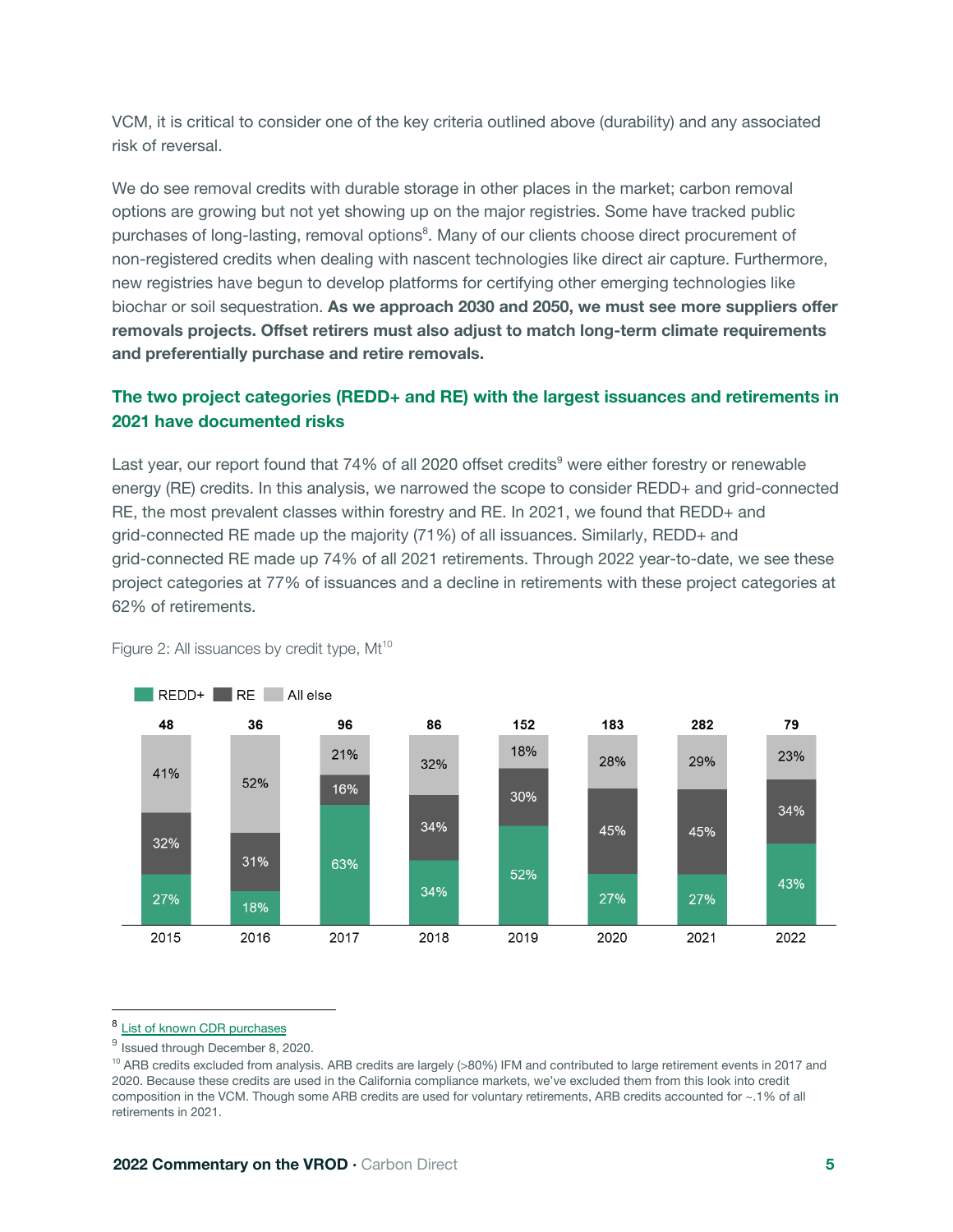

Figure 3: All retirements by credit type, Mt<sup>10</sup>

The scale of renewable projects generating and retiring credits is cause for concern. As highlighted in our previous update, credits from renewable energy largely derive from utility-scale wind, solar, and hydro projects. A number of studies have called into question the additionality of these projects<sup>11</sup>. Studies have documented the inaccuracy of the financial and barriers assessments used to demonstrate additionality<sup>12</sup>. Assumptions used in financial assessments can be strategically chosen to show that cost effective projects are not cost effective, especially in the context of support policies and programs, and it is easy to document barriers even if they would not have prevented projects from going forward. As costs of wind and solar power decline and these technologies become even more cost competitive with conventional power, the financial additionality of these projects also weakens<sup>13</sup>. If credit generation follows the math on the lowering cost of energy, grid-connected renewable energy contributions to the VCM should decline over time, rather than increase to nearly half of issuances we saw in 2021.

Furthermore, forestry projects, predominantly REDD+ represented 30% of 2021 issuances. Analyses of REDD+ projects and protocols highlight the risk of over-crediting due to baseline uncertainties and risk of negative impact on smallholders which are the focus of most REDD+

<sup>11</sup> Cames, M., Harthan, R. O., Füssler, J., Lazarus, M., Lee, C. M., Erickson, P., & Spalding-Fecher, R. (2016). How additional is the Clean Development Mechanism? [https://ec.europa.eu/clima/system/files/2017-04/clean\\_dev\\_mechanism\\_en.pdf](https://ec.europa.eu/clima/system/files/2017-04/clean_dev_mechanism_en.pdf) Fearnside, P. M. (2013). Credit for climate mitigation by Amazonian dams: Loopholes and impacts illustrated by Brazil's Jirau

Hydroelectric Project. Carbon Management, 4(6), 681–696. <https://doi.org/10.4155/cmt.13.57>

Haya, B. (2010). Carbon Offsetting: An Efficient Way to Reduce Emissions or to Avoid Reducing Emissions? An Investigation and Analysis of Offsetting Design and Practice in India and China [(Doctoral dissertation) Energy & Resources Group, University of California]. <https://escholarship.org/content/qt7jk7v95t/qt7jk7v95t.pdf>

Haya, B., & Parekh, P. (2011). Hydropower in the CDM: Examining Additionality and Criteria for Sustainability (Energy and Resources Group Working Paper, ER-11-001). University of California, Berkeley.

He, G., & Morse, R. (2014). Addressing Carbon Offsetters' Paradox: Lessons from Chinese Wind CDM. Energy Policy, 63, 1051–1055. <https://doi.org/10.1016/j.enpol.2013.09.021>

<sup>12</sup> Cames, M., Harthan, R. O., Füssler, J., Lazarus, M., Lee, C. M., Erickson, P., & Spalding-Fecher, R. (2016). How additional is the Clean Development Mechanism? [https://ec.europa.eu/clima/system/files/2017-04/clean\\_dev\\_mechanism\\_en.pdf](https://ec.europa.eu/clima/system/files/2017-04/clean_dev_mechanism_en.pdf)

Haya, B. (2010). Carbon Offsetting: An Efficient Way to Reduce Emissions or to Avoid Reducing Emissions? An Investigation and Analysis of Offsetting Design and Practice in India and China [(Doctoral dissertation) Energy & Resources Group, University of California]. <https://escholarship.org/content/qt7jk7v95t/qt7jk7v95t.pdf>

<sup>&</sup>lt;sup>13</sup> Reback, S., 2019. Solar, Wind Provide Cheapest Power for Two-Thirds of Globe. Bloomberg.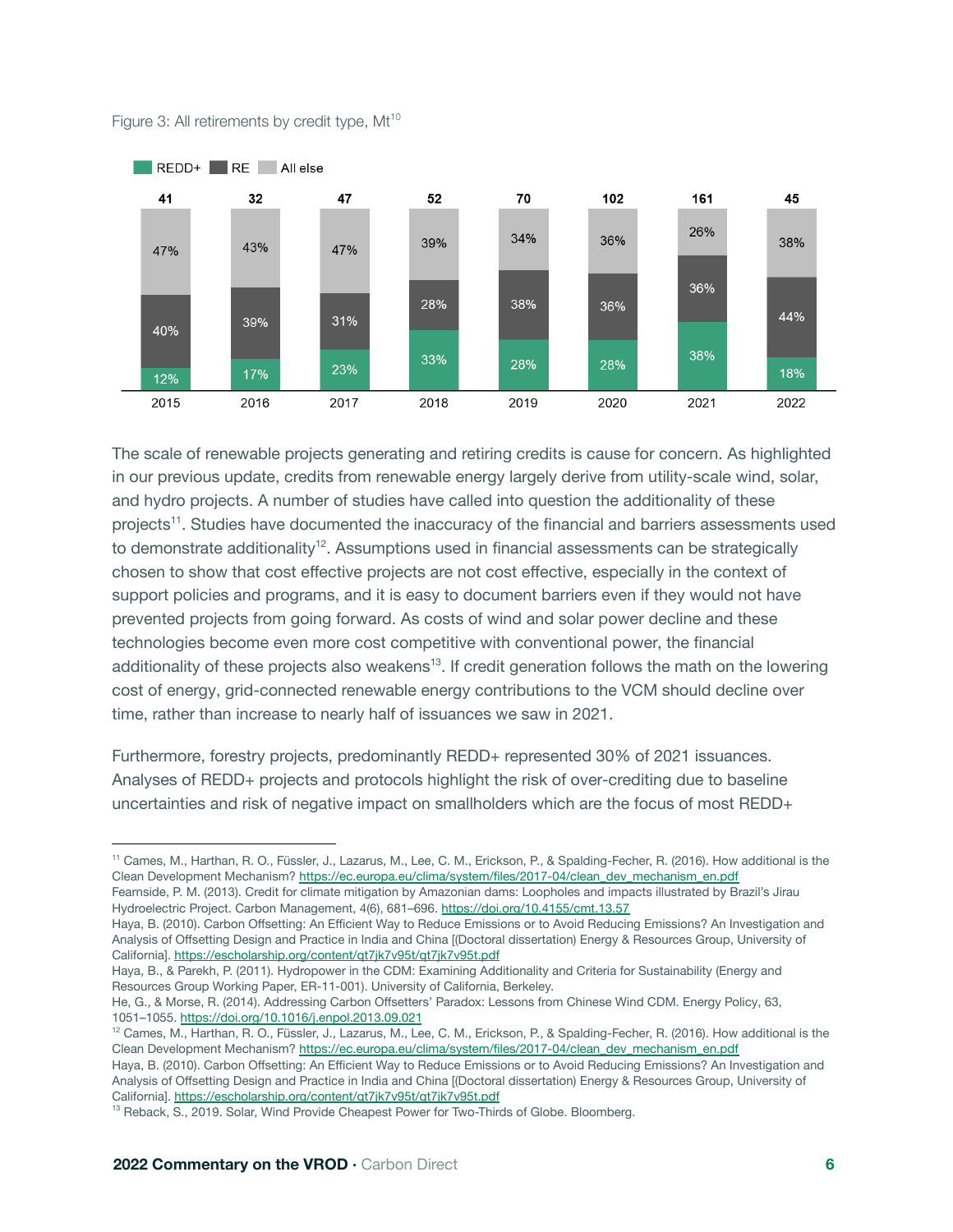projects. <sup>14</sup>" Carbon Direct has seen similar risks of overcrediting in a high proportion of REDD+ forestry projects we have vetted due to baselines and leakage. Offset purchasers should vet REDD+ projects carefully and offset developers should design projects to avoid inadvertent harm or incorrect carbon accounting.

Our findings here on quality risks with the most prevalent project types on today's market echo findings of other efforts to track quality issues in carbon offset markets. Studies have found very high rates of over-crediting by all major offset programs that have developed offset protocols with credits available on the VCM, including the UN's Clean Development Mechanism<sup>15</sup>, California's offset program<sup>16</sup>, and a range of project types developed by the voluntary market registries, including soil carbon, improved cookstoves, and improved forest management<sup>17</sup>.

**Overall across the market, registries and offset suppliers need to tighten their standards to certify and create offsets credits with clear additionality and avoiding other carbon accounting issues. Similarly, offset purchasers should carefully vet offset projects and choose projects that demonstrate high quality standards.**

#### **The average vintage of credits has increased, driven by purchase of older credits**

Retired credits have grown significantly older over the past two years, largely driven by the increasing retirement age of VCS projects in particular. Credits have risen from an average retirement age of 4.7 years in 2019 to 5.3 years in 2020 and again to 6.6 years in 2021. In 2022 so far, this average has risen to 7.3 years.

Devine, J. (2014). Counterinsurgency Ecotourism in Guatemala's Maya Biosphere Reserve. *Environment and Planning D: Society and Space*, *32*(6), 984–1001. [https://doi.org/10.1068/d13043p;](https://doi.org/10.1068/d13043p) Mertz, O., Grogan, K., Pflugmacher, D., Lestrelin, G., Castella, J.-C., Vongvisouk, T., Hett, C., Fensholt, R., Sun, Z., Berry, N., & Müller, D. (2018). Uncertainty in establishing forest reference levels and predicting future forest-based carbon stocks for REDD+. *Journal of Land Use Science*, *13*(1–2), 1–15.

<https://doi.org/10.1080/1747423X.2017.1410242>; Milne, S., Mahanty, S., To, P., Dressler, W., Kanowski, P., & Thavat, M. (2019). Learning From "Actually Existing" REDD+: A Synthesis of Ethnographic Findings. *Conservation and Society*, *17*(1), 84. [https://doi.org/10.4103/cs.cs\\_18\\_13;](https://doi.org/10.4103/cs.cs_18_13) West, T. A. P., Börner, J., Sills, E. O., & Kontoleon, A. (2020). [Overstated](https://www.zotero.org/google-docs/?mYHBpU) carbon emission reductions from voluntary REDD+ projects in the Brazilian Amazon. *[Proceedings](https://www.zotero.org/google-docs/?mYHBpU) of the National Academy of Sciences*, *117*(39), [24188.](https://www.zotero.org/google-docs/?mYHBpU) [https://doi.org/10.1073/pnas.2004334117.](https://doi.org/10.1073/pnas.2004334117)

<sup>14</sup> Berk, N., & Lungungu, P. (2020). *REDD-Minus: The Rhetoric and Reality of the Mai Ndombe REDD+ Programme*. APEM & Rainforest Foundation UK. [https://www.rainforestfoundationuk.org/media.ashx/redd-minus.pdf;](https://www.rainforestfoundationuk.org/media.ashx/redd-minus.pdf)

<sup>15</sup> Cames, M., Harthan, R. O., Füssler, J., Lazarus, M., Lee, C. M., Erickson, P., & Spalding-Fecher, R. (2016). *How additional is the Clean Development Mechanism?* [https://ec.europa.eu/clima/system/files/2017-04/clean\\_dev\\_mechanism\\_en.pdf](https://ec.europa.eu/clima/system/files/2017-04/clean_dev_mechanism_en.pdf)

<sup>&</sup>lt;sup>16</sup> Badgley, G., Freeman, J., Hamman, J. J., Haya, B., Trugman, A. T., Anderegg, W. R. L., & Cullenward, D. (2021). Systematic over‐crediting in California's forest carbon offsets program. *Global Change Biology*, gcb.15943. <https://doi.org/10.1111/gcb.15943>; Haya, B. (2019). *The California Air Resources Board's U.S. Forest offset protocol underestimates leakage*. University of California, Berkeley. [https://gspp.berkeley.edu/assets/uploads/research/pdf/Policy\\_Brief-US\\_Forest\\_Projects-Leakage-Haya\\_4.pdf](https://gspp.berkeley.edu/assets/uploads/research/pdf/Policy_Brief-US_Forest_Projects-Leakage-Haya_4.pdf)

<sup>17</sup> Zelikova, J., Chay, F., Freeman, J., & Cullenward, D. (2021). A buyer's guide to soil carbon offsets. CarbonPlan. <https://carbonplan.org/research/soil-protocols-explainer>; Bailis, R., Wang, Y., Drigo, R., Ghilardi, A. & Masera, O. (2017). Getting the numbers right: Revisiting woodfuel sustainability in the developing world. *Environmental Research Letters,* 12(11). [https://doi.org/10.1088/1748-9326/aa83ed;](https://doi.org/10.1088/1748-9326/aa83ed) Van Kooten, G. C., Bogle, T. N., & de Vries, F. P. (2014). Forest Carbon Offsets Revisited: Shedding Light on Darkwoods. *Forest Science*, *61*(6), 370–380. https://doi.org/10.5849/forsci.13-183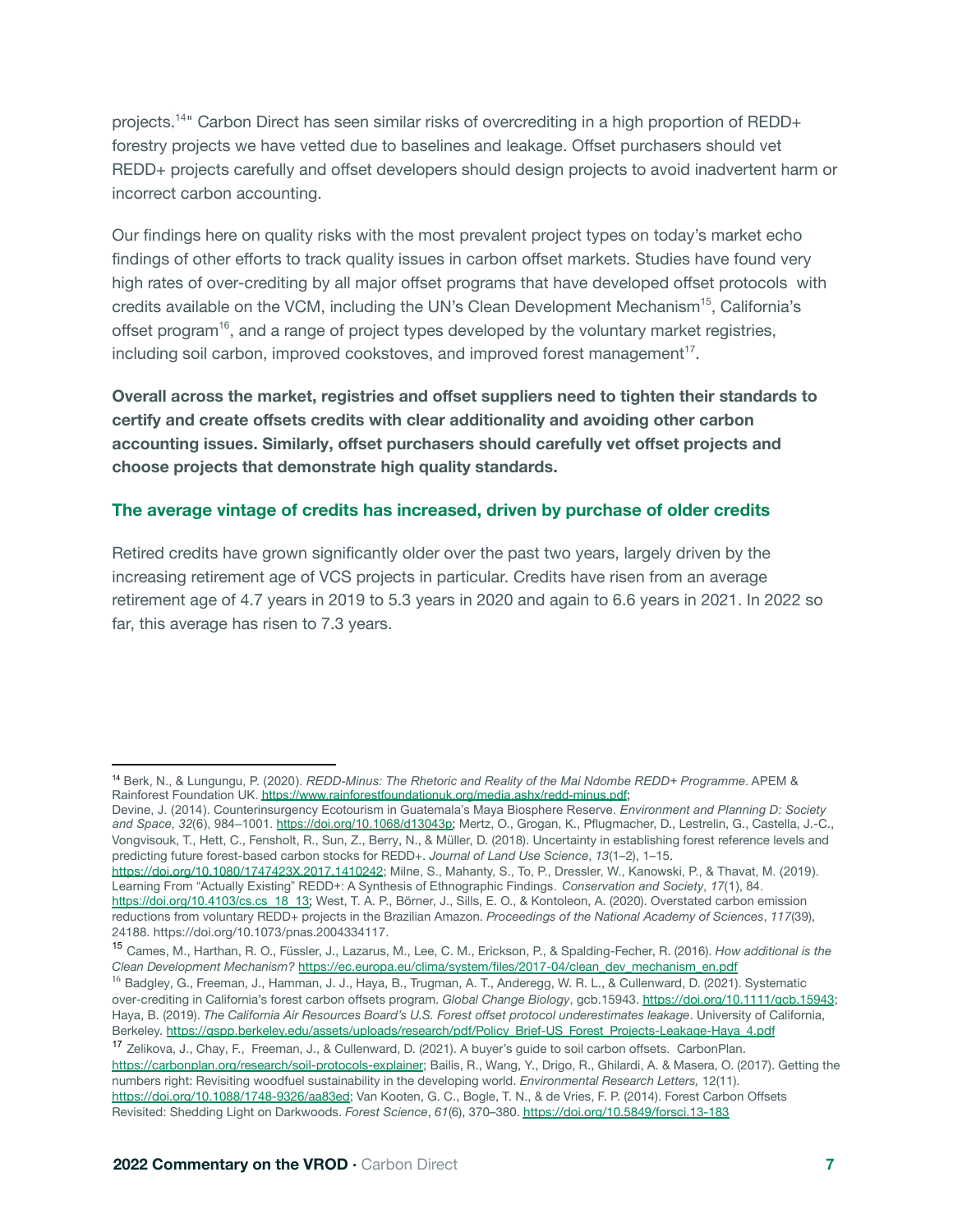



Credit age presents a challenge within the carbon market as older credits have a greater likelihood of disqualifying or low quality factors. Older projects that have operated without selling carbon credits bring with them the implication that carbon finance was not truly required to operate the project, and therefore purchases now would not create financial additionality. Furthermore, credits developed with older protocols may have been issued under less stringent requirements, or with a less developed understanding of the science involved<sup>18</sup>. Some advanced buyers also have a preference for newer vintages, given the more direct applicability to recent emissions. In addition, some standards, such as CORSIA and Article VI have specific vintage cutoffs; for example, to apply offset credits against your CORSIA obligations they must be issued at least at a vintage of 2016.

Moreover, the carbon offset market should seek to facilitate real climate impact by driving capital to new carbon projects - if older credits make up the bulk of retirements, it is a signal the market is failing to develop and scale the carbon solutions that we need to meet our climate goals.

**Suppliers should develop new carbon offset projects that generate climate impacts, and offset retirers should seek to retire newer projects in order to drive greater additionality and higher quality carbon offsetting projects.**

### 2 - Issuances outpace retirement and blockchain impacts

#### **Issuances continue to outpace retirements and we observe nonretirement purchasing**

Overall, issuances have continued to outpace retirements - meaning that overall carbon offset supply has grown faster than demand. In 2021, we saw nearly 300 Mt of offset issuances, with only

<sup>&</sup>lt;sup>18</sup> [https://e360.yale.edu/features/is-the-legacy-carbon-credit-market-a-climate-plus-or-just-hype,](https://e360.yale.edu/features/is-the-legacy-carbon-credit-market-a-climate-plus-or-just-hype) https://www.nature.com/articles/s41558-019-0415-y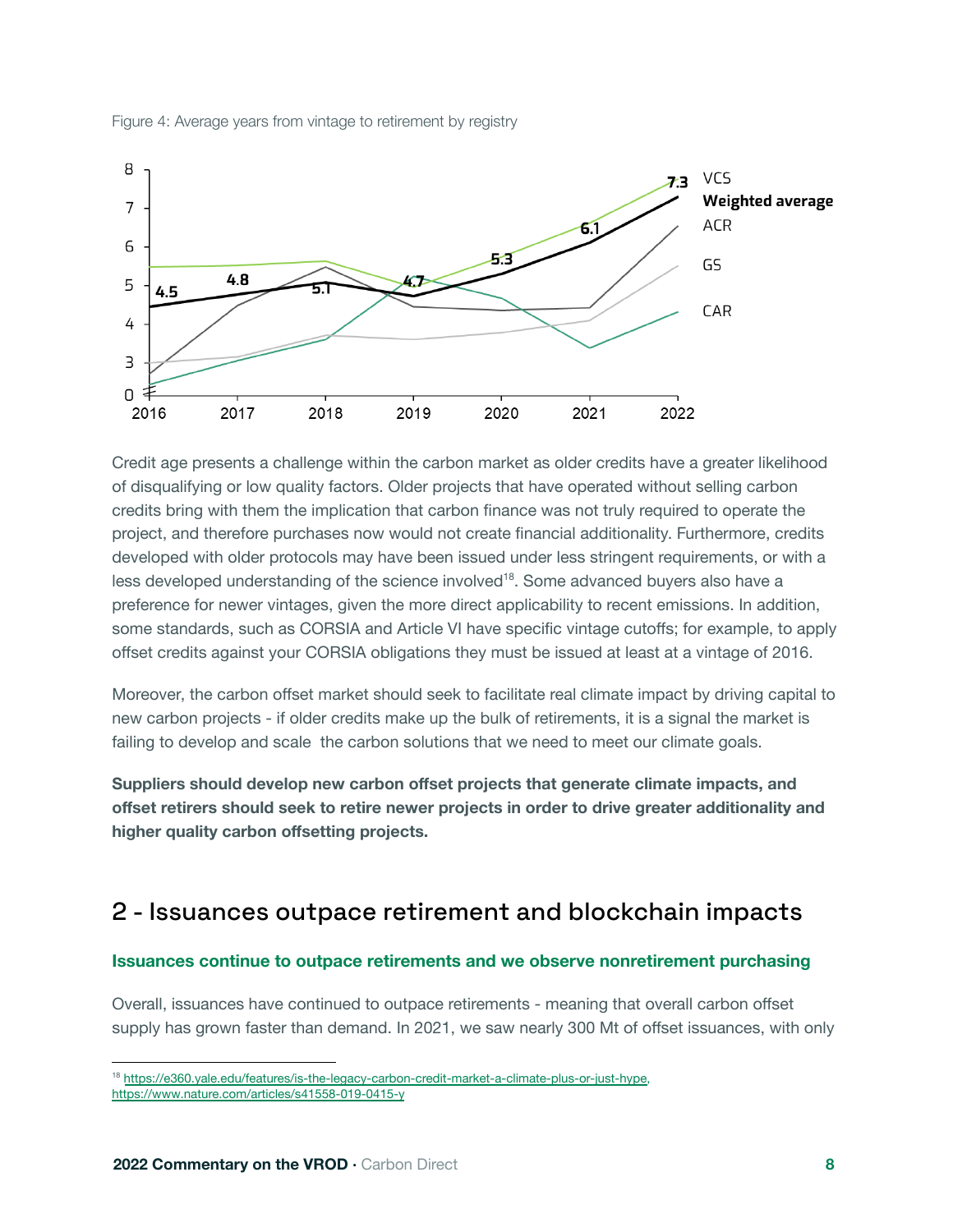161 Mt of offset retirements. Issuances continuing to outpace retirement comes in spite of rapidly increasing demand signals from the market.



Figure 5: Issuances vs. retirements, Mt/ year

However, more purchasing occurs than what is reflected in the retirement data. While registry retirement data can serve as a demand signal, information in the VROD indicates that many purchased credits are not used for retirement.

Due to the opaque nature of carbon offset trading, it is relatively difficult to track if registered credits are purchased; registries do not track when credits change hands, only when they are retired. However, Verra's approach to accreditation provides additional transparency; the registry charges suppliers a cost on a per-credit basis (rather than per MRV issuance), and allows partial accreditation of projects. The VCS platform therefore incentivizes developers to issue partial vintages of credits just before they sell them. As a result, it's likely that all or almost all credits listed as "issued" on the VCS registry have been purchased from the developer. This creates an opportunity to examine the volume of non-retired, purchased credits by assessing the pool of credits that have been issued but not retired within VCS. It is important to note that the "missing" issuances due to this method are included in preceding charts. The following discussion will isolate the analysis to those credits listed as "issued' by VCS itself, and not the VROD's displayed issuances<sup>19</sup>.

<sup>&</sup>lt;sup>19</sup> VROD displays VCS issuances based on MRV history in order to make 1:1 comparisons to other registries.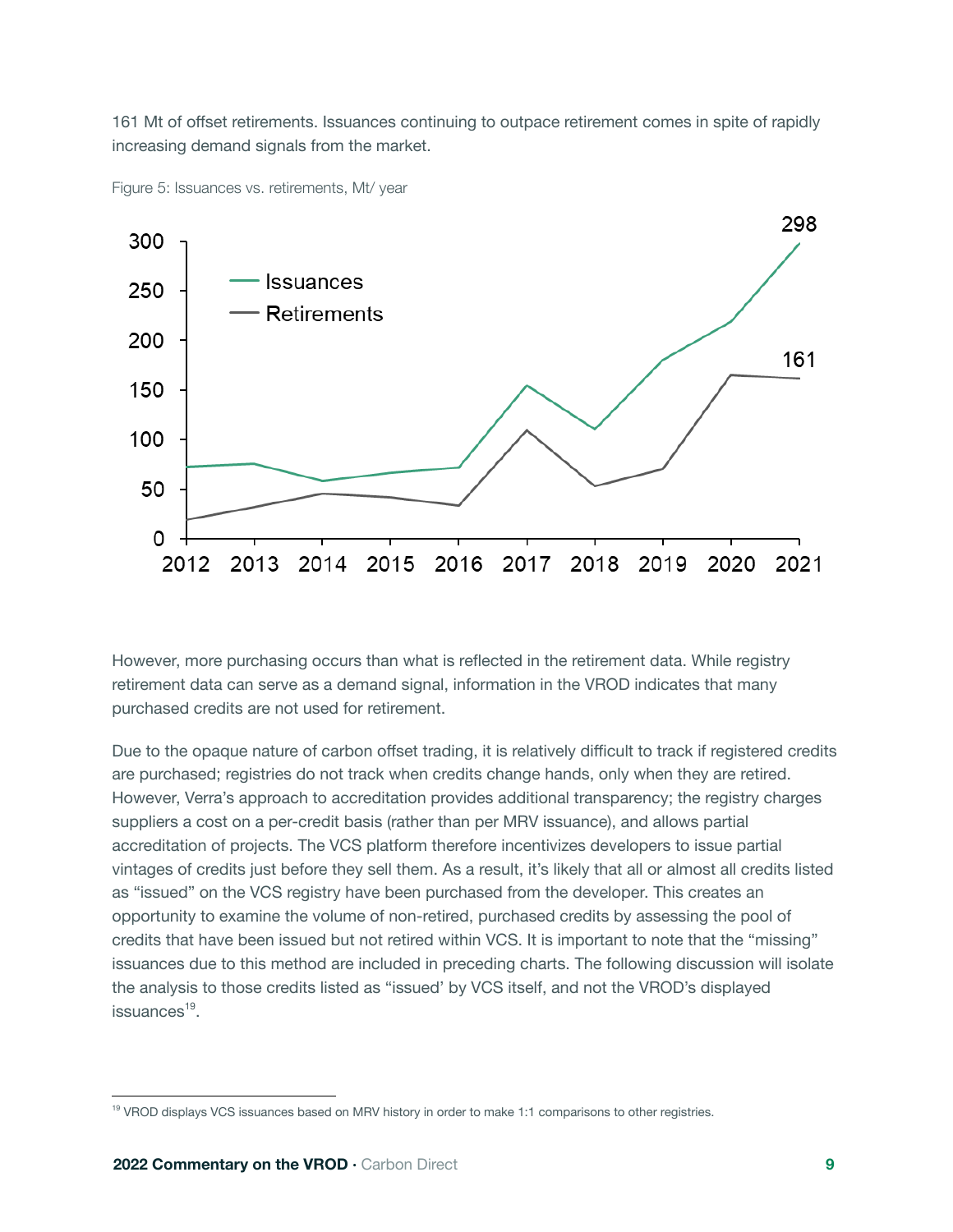Given Verra has so far issued ~60% of all issued credits on the VROD, an analysis on VCS credits alone provides significant insight into purchasing dynamics as a whole in the VCM.

#### **Unretired purchases are, in-year, the majority of 2021 purchases in VCS.** Furthermore, about half of credits issued in 2020 remain unretired.



Figure 6: VCS purchases by retirement status, Mt

Although this data is only available for the VCS registry, the results show that actual purchase demand for credits across the VCM outstrips retirement volumes; buyers or intermediaries are purchasing credits but not retiring them.

It is important to note here that non-retirement purchases may be made for a variety of reasons, and likely involve a number of types of market actors. This type of purchasing includes a broker purchasing credits to secure supply for the upcoming year. It also includes corporate buyers purchasing for their 2022 commitments that have not yet retired their purchases. It may be large, well-capitalized buyers - both corporate buyers or financial institutions - securing and holding credits to either hedge against a potential upswing in price or with a view that the credit can be resold at a higher price for a profit.

The ramp in non-retirement purchasing while issuance continues to outpace retirement demand points to a number of potential possible outcomes depending on the rationale for non-retirement. If issuances continue to outpace retirement demand from compliance and corporate retirement, it's possible the value of purchased credits would drop as supply continues to exceed demand. However, if retirements grow to exceed issuances and the supply of available carbon credits dwindles, the value of purchased credits are likely to rise.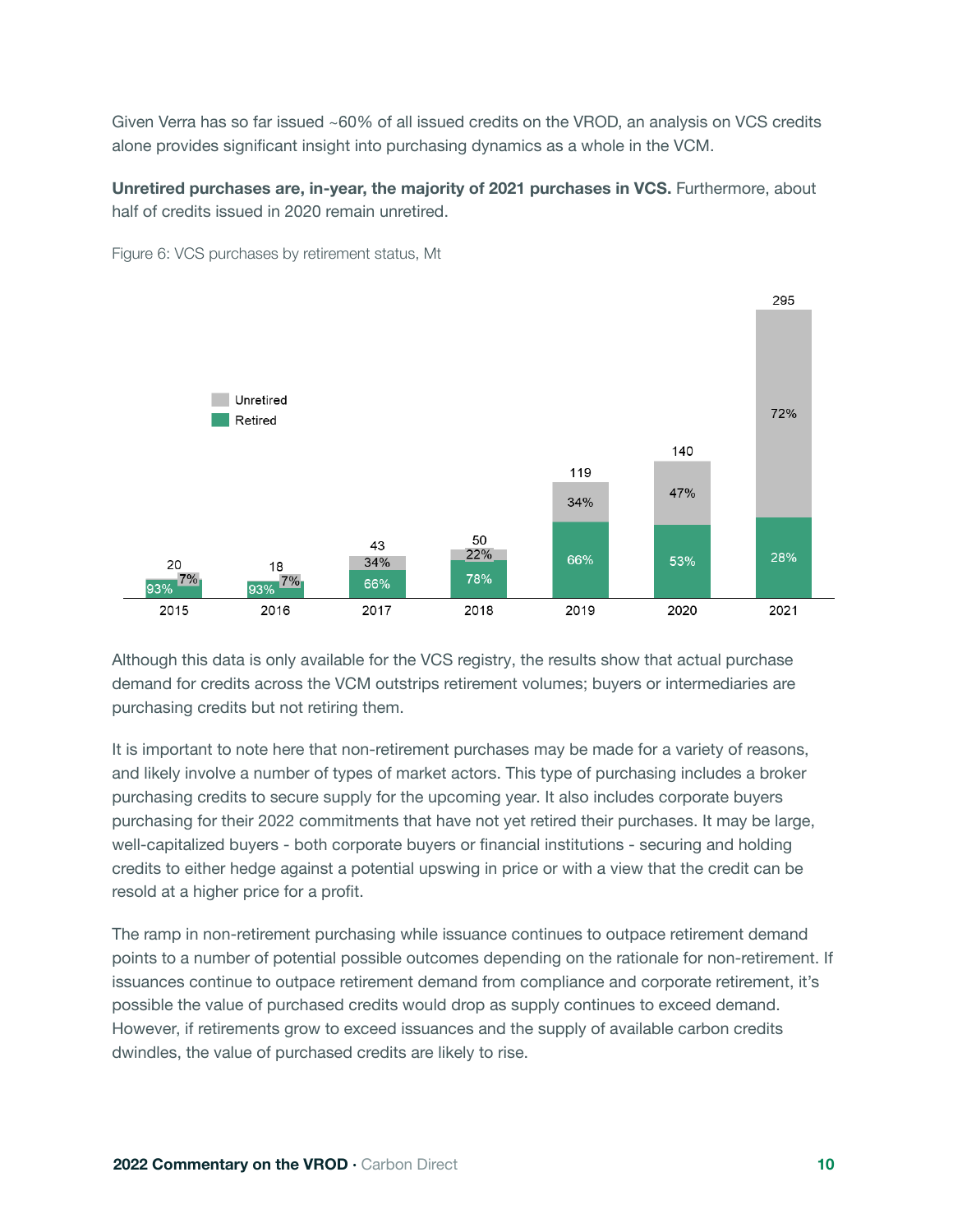**No quality issues necessarily arise from the volume of unretired purchasing, but the volume of these purchases highlights that retirement volumes on the VROD are not the sole demand signal to pay attention to.**

#### **Users of Toucan Protocol, the largest platform for tokenized carbon offsets, have retired 20M+ tons of offset credits from VCS, representing a new type of high-volume demand**

Blockchain-based applications claiming to focus on climate and ESG benefits have added demand for credits in the VCM during 2021. Frequently, these projects attempt to connect capital from blockchain networks like Polygon to environmental benefits by using carbon credits as a proxy for positive environmental outcomes. The volume of demand they are adding for carbon offsets in the VCM make them a key topic of discussion for 2021 developments in the VCM.

Recent articles have highlighted examples of these projects delivering fewer environmental or carbon-reducing benefits than they claimed<sup>20</sup>. Simply using public blockchains to track carbon offsets do not provide any direct environmental benefits–these benefits are delivered entirely by associated CO<sub>2</sub> removal or reduction projects. However, the idea of using blockchain ledgers for tracking carbon credit issuance and retirement has been explored from groups ranging from the World Bank to these more decentralized, crypto-native applications.

Toucan Protocol users have led this on-chain carbon demand, purchasing 4.6% of Verra's registry between Q4 2021 and Q1 2022. Toucan's protocol allows users to purchase Verra offsets, bridge them to the Polygon blockchain, and then represent them on-chain as fungible tokens that can be used by any application building on top of the network.Toucan launched its protocol in mid-October, and by the end of 2021, users had purchased and retired 16.63 million tonnes from Verra registry. As of this writing, Toucan protocol users are responsible for bridging over 21.9 million tonnes. When users bridge credits by the Toucan protocol, the credits are retired on the Verra registry.

The chart below compares the types of Verra projects that have been bridged or retired in 2021 by Toucan users, other digital asset market participants<sup>21</sup>, and traditional participants during the period in which Toucan launched.

Figure 7: Retirements by source and project type in Q4 2021/Q1 2022 on Verra

 $20$ Crypto bubble: The hype [machine](https://www.climatechangenews.com/2022/01/28/crypto-bubble-hype-machine-behind-70000-carbon-credit/) behind a \$70,000 carbon credit; The Biggest Crypto Effort to End [Useless](https://www.bloomberg.com/news/articles/2022-04-07/the-biggest-crypto-effort-to-end-useless-carbon-offsets-is-backfiring) Carbon Offsets Is [Backfiring;](https://www.bloomberg.com/news/articles/2022-04-07/the-biggest-crypto-effort-to-end-useless-carbon-offsets-is-backfiring)Zombies on the [blockchain](https://carbonplan.org/research/toucan-crypto-offsets)

<sup>&</sup>lt;sup>21</sup> Identified in retirement details or as the retirement beneficiary.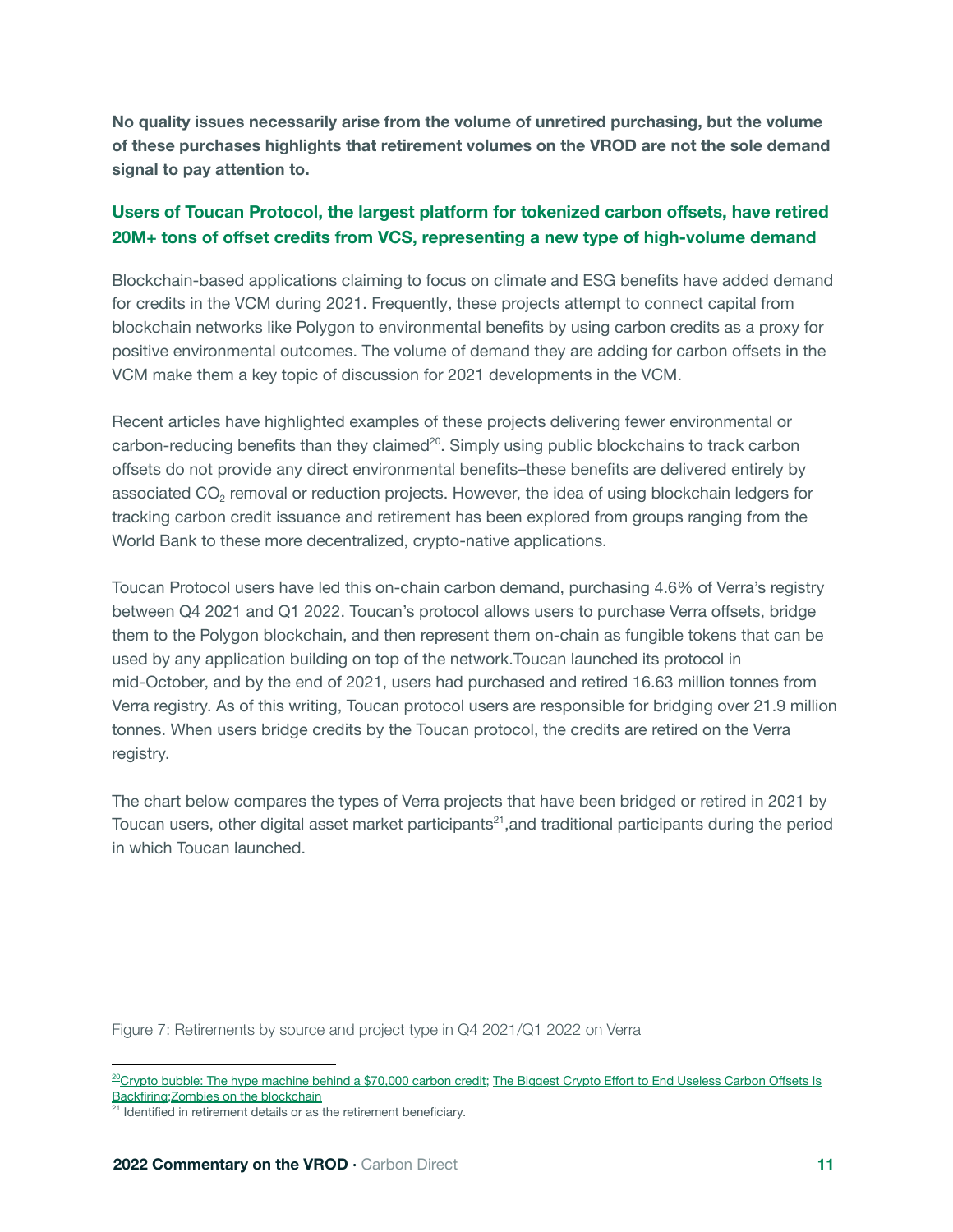

Toucan users have retired 21.9 MT of carbon credits, compared to a total of 56.9 MT of carbon credits retired by traditional users during the same six-and-a-half-month period. Relative to traditional retirements, Toucan users had a greater preference for retiring Renewable Energy and Industrial Manufacturing credits, totaling 14.8 Mt and 3.5 Mt tons, respectively. This represents 42% of all Renewable Energy credits retired in that time period. These projects have the same issues covered in the previous sections on additionality.

While demand for carbon credits for use on blockchain is relatively new, the approach taken by bridging protocols like Toucan bear similar issues to the criticisms we leveled in Part 1 of this document. Because they optimize for secondary liquidity of the tokenized carbon credits, there is a willingness to commingle carbon sourced from a wide spectrum of project types, with a range of project qualities, in particular, those stemming from carbon avoidance projects or older vintages. Rather than helping promote high quality carbon solutions, as proponents claim, the data suggests that Toucan has facilitated the greenwashing of otherwise unattractive offset sources present within the VCM.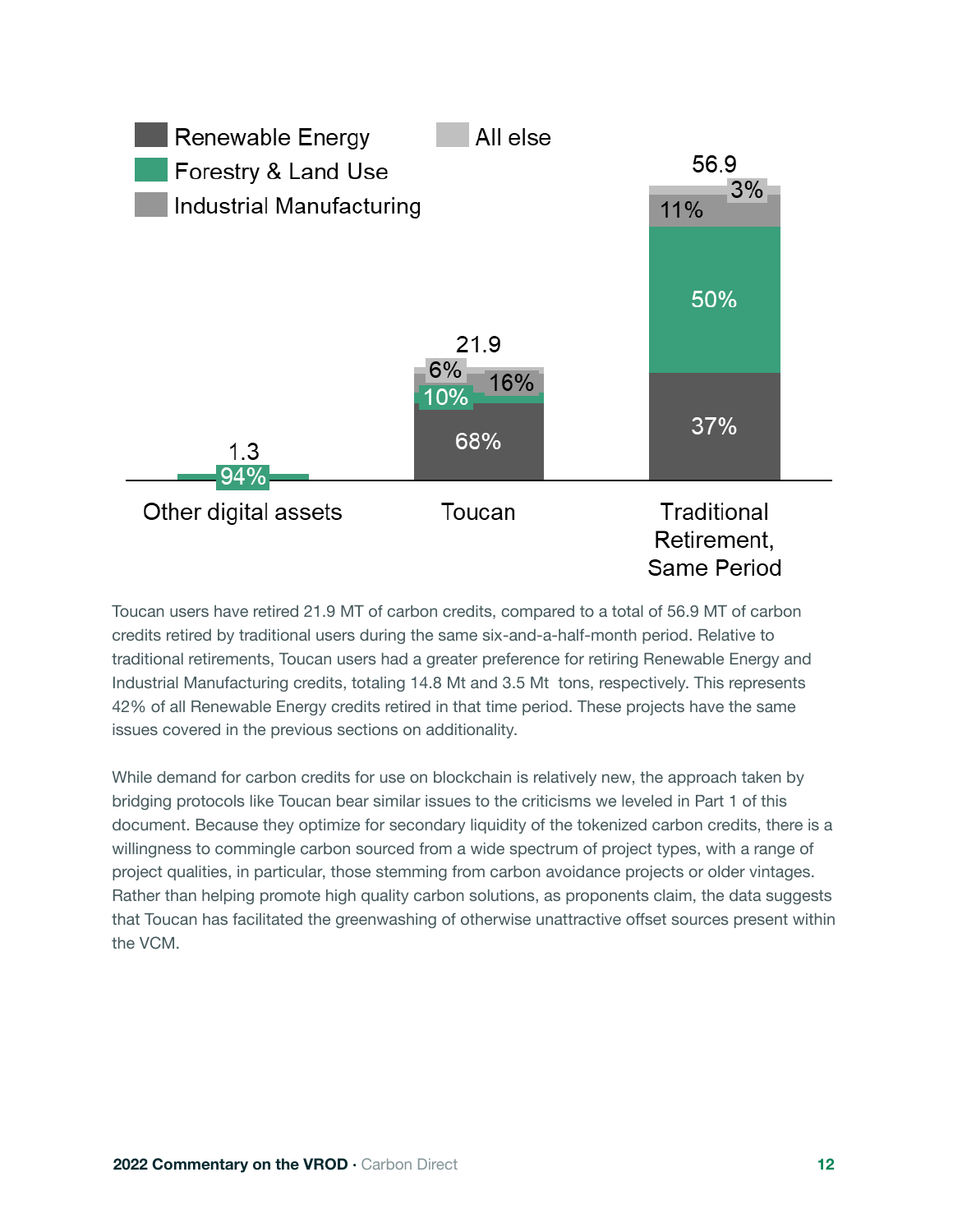

Figure 8: Retirement demand by vintage and category over Q4 2021/ Q1 2022, Mt

Relative to traditional retirement uses, Toucan users retired older vintages, with a mean the most frequently retired vintage age 2009, compared to the more frequently retired vintage ages of 2015 and 2019 for traditional retirement demand in the same time period. The other non-Toucan retirements more closely resemble the vintages used by traditional retirements.

The preference for older vintages and Renewable Energy and Industrial Manufacturing project types Toucan is driven by the largest demand segment, Klima DAO. Klima DAO is a non-discriminating buyer of tokenized carbon credits that allows users to sell fungible tokenized carbon credits like BCT to their treasury as the value backing their KLIMA token. The rate Klima DAO purchases more carbon credits dictates how quickly they can issue rewards to existing token holders. Purchasing large volumes of credits is necessary for maintaining a high rate of rewards back to the token holders. Klima DAO launched in tandem with Toucan in mid-October 2021 with few restrictions on accepted credit project types and vintages and has driven most of the 2021 demand for the Toucan Protocol bridge. How Klima acquired carbon credits from users bridging Verra credits on Toucan is as follows: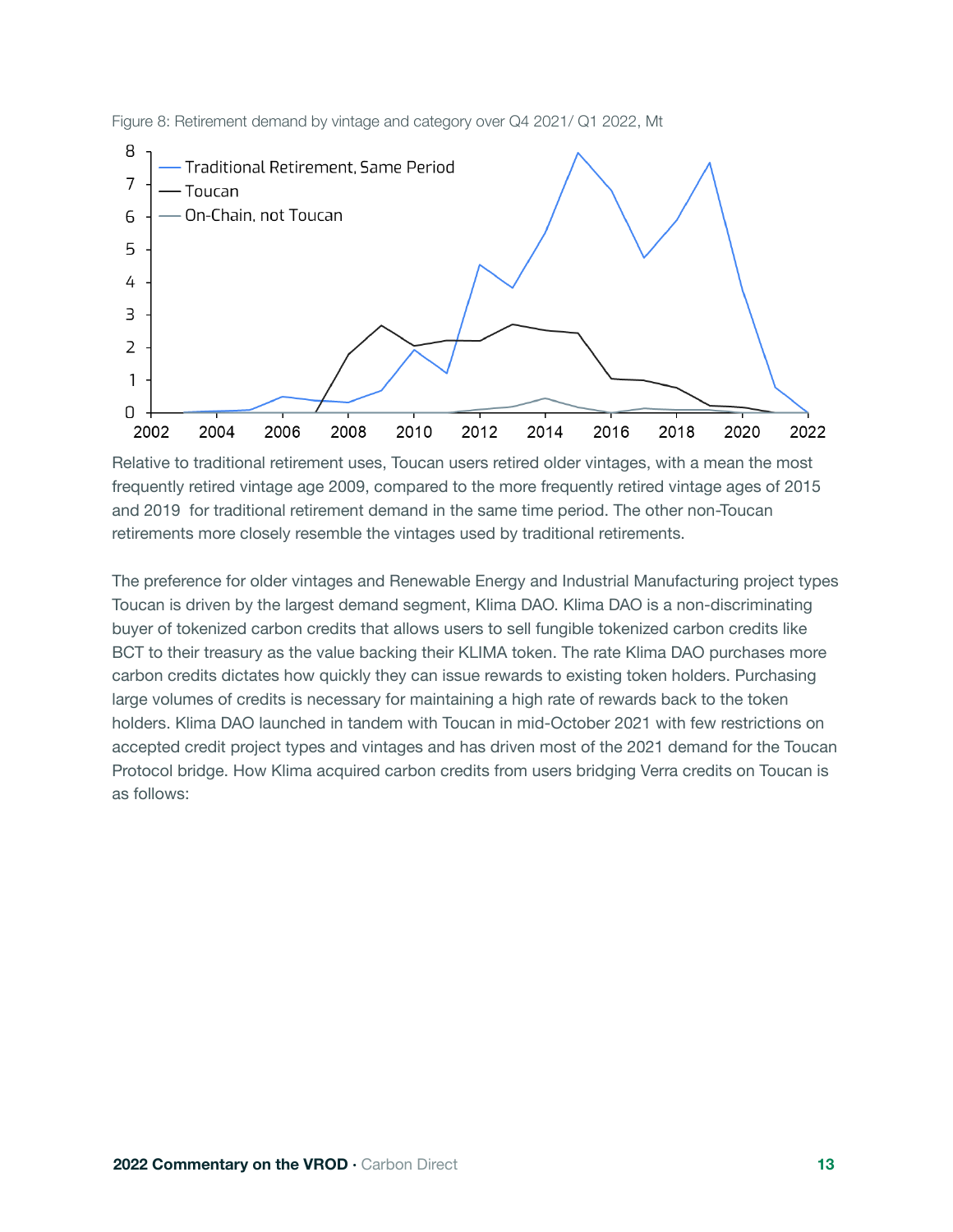#### Figure 9: Illustrative flow for typical VCS credit to Klima token



Given the bare minimum requirements on what types of carbon offsets would be accepted for BCT and the demand for credits from Klima users, some users bridged Chemical Process credits like HFC-23 projects, a methodology Verra stopped approving or accepting new projects for in 2014 due to concerns that it was creating perverse incentives<sup>22</sup>. After over 500,000 credits from HFC-23 projects were bridged, Toucan responded to concerns about these credits in December 2021 by blocking this methodology from being bridged or accepted for BCT. While this represents progress from an extremely low bar, Toucan's subsequent purchases have done nothing to improve quality on the market. In the database, we found over 870,000 tons of these HFC-23 projects retired on behalf of Toucan. These credits that were bridged prior to being banned remain in the system and can be exchanged for one tonne of carbon in the on-chain application ecosystem $^{23}$ .

This digital asset market has broadened audiences for the VCM while also simplifying exchange and purchase, with a net effect of driving larger demand. However, the source of this demand has largely drawn from categories with questionable additionality claims, facilitating a predictable race to the bottom in terms of bridged credit quality. In 2022, Toucan has launched a second pool for fungible tokens called Nature Carbon Tonnes (NCTs), accepting only nature-based credits like Forestry and Land Use projects with a 10-year rolling vintage cut off<sup>24</sup>. Since the launch of NCT in mid-February, forestry and land use projects still remain a small proportion of the types of credits that have been retired and bridged from Verra's registry by Toucan users.

A Toucan core-team member has also proposed increasing the cutoff year for the Base Carbon Tonne pool to 2012 or 2014 in a community governance forum as a way of improving on-chain credit quality<sup>25</sup>. In 2022, we actually observed a decrease in the most frequently retired vintage age relative to Toucan user's retirements at the end of 2021, from 2014 to 2010. Finally, even if there

<sup>&</sup>lt;sup>22</sup> https://verra.org/major-win-climate-voluntary-market-closes-door-hfc-23-projects/

<sup>23</sup> https://docs.toucan.earth/protocol/bridge/carbon-bridge/blocklist

<sup>24</sup> https://docs.toucan.earth/protocol/pool/pool-parties/nct-pool-party-report

<sup>25</sup> https://governance.toucan.earth/t/increase-quality-of-the-base-carbon-tonne-bct/39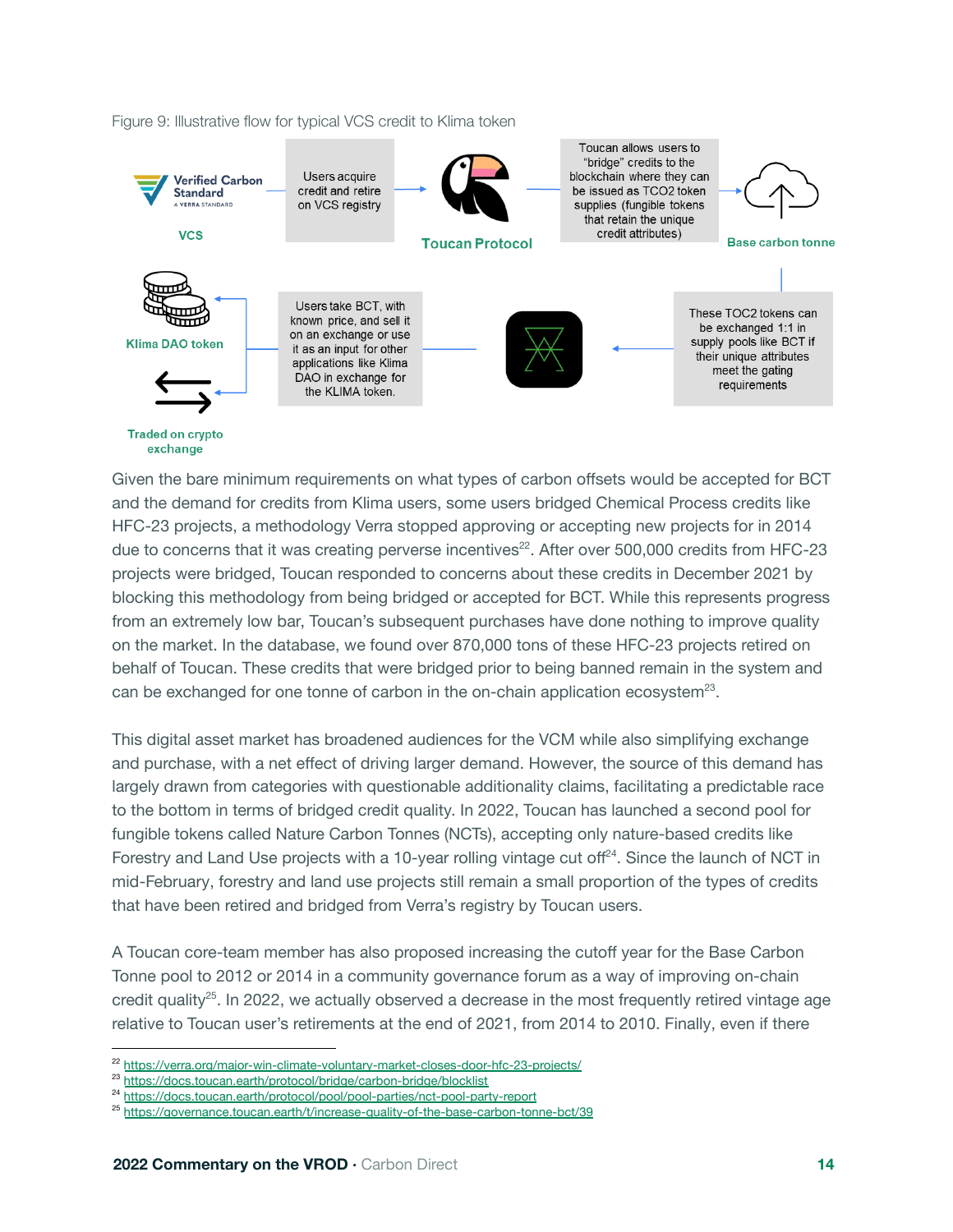was an increase on the vintage cutoff for BCT pool, the aforementioned older vintages or lower quality sources will remain available for trading on-chain.

**If public blockchain networks are to be an effective long-term tool in managing carbon, the approach must evolve to ensure that carbon offsets involved are of high quality. The retirements recorded in the database indicate issues in the age and type of credits demanded by these new market participants. Pioneers in this category must start seriously acting on improving credit quality they accept in commingled pools. It is currently driving significant capital to non-additive carbon projects.**

# 3 - Looking ahead: how to improve the VCM to support global climate goals

The voluntary market has seen rapid growth, but remains plagued by systemic issues in project quality and vintage demand. With deep penetration by controversial credit types, aging vintage retirements, and slow uptake of removal credits, there is evidence that the VCM currently trends away from high quality as a group. This does not undermine the existence of high-quality projects on the VCM, but does indicate a trend on the overall market.

Carbon removal is recognized by the IPCC as **essential in all pathways to a 1.5C world**. Many nascent removal pathways require offset credit revenues to drive their economic feasibility; continued access to these revenue streams require customer faith in the offset system. If the market breeds widespread distrust due to quality concerns, carbon markets cannot operate. An offset market based on poor quality credits will erode the VCM's long-term ability to turn voluntary purchasing into an engine for effective carbon management.

In order to support the growth of a robust VCM that will help us reach our climate goals:

- We must see protocols and registries on the VCM adapt to provide a platform for nascent removal offset categories. Furthermore, offset retirers must also adjust to match long-term climate requirements by seeking to retire more removals with long-term durability.
- Registries and offset suppliers need to tighten their standards to certify and create offsets credits with clear additionality, while avoiding other carbon accounting issues. Similarly, offset purchasers should carefully choose projects that fulfill [high-quality standards.](https://query.prod.cms.rt.microsoft.com/cms/api/am/binary/RWGG6f)
- Offset developers should develop new carbon projects that generate climate impacts and retirers should seek to retire newer projects in order to drive greater additionality and higher quality carbon offsetting projects.
- Pioneers in blockchain retirements must improve the credit quality they accept in commingled pools, so as to not support non-additive carbon projects.